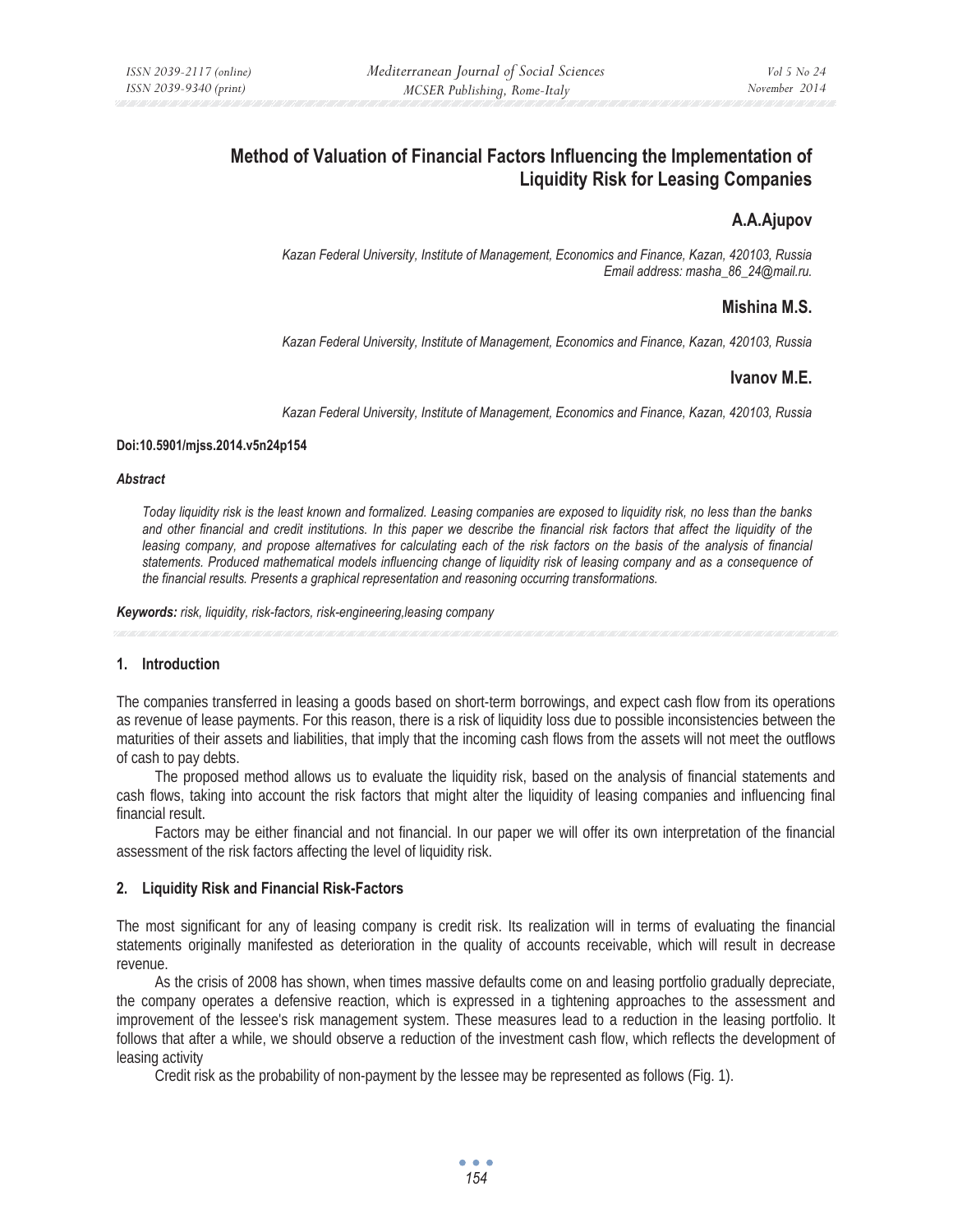

**Fig. 1.** Key indicators of credit risk in leasing activity

Overall, we have identified four indicators, which may indicate the manifestation of credit risk in the organization. However, in our view, having as input only the official statements, the credit risk of leasing company is characterized, above all, indicator of overdue accounts receivable, as well as decrease in revenues. These two indicators of credit risk, in our opinion, most accurately reflect its essence. Reduction of leasing portfolio as a result of slowdown of investment activity - this is the side effects.

Thus, as a measure credit risk (CrR), we propose to use the indicator asset impairment, multiplied by the the frequency of decrease in revenue for a given period of time (month, quarter, year).

$$
CrR = p * \frac{\sum_{i=0}^{\infty} x_i}{\sum_{i=0}^{\infty} y_i}
$$
 (1)

where CrR - credit risk;  $p - f$  frequency of lower revenues;  $xi - o$  overdue receivables for the i-time;  $yi - f$  the company's assets or management leasing portfolio for the i-time.

As an index of yi can be used as well a managerial leasing portfolio as balance sheet assets of the leasing company.

The first option reflects the current degree of impairment of the leasing portfolio, and being in management accounting. The second option, which we will use, reflects the degree of impairment of assets as a whole. It should be noted that the most significant will be the first way to calculate, but due to the fact that leasing portfolio managerial "is blurred" in the balance sheet and relate only overdue receivables to total receivables have been used is not quite correctwe think that each of the analyzed us absolutely leasing companies engaged only in leasing, and its assets are fully formed through leasing operations.

As for the frequency of lower revenues it is calculated using the following formula (2).

 $p = \frac{m}{2}$ 

 $\frac{m}{n}$ , (2) where m - amount of facts of lower revenues; n - the amount of all observed periods. Both indicators are reduced to unified point scale estimate (Table 1).

**Table 1.** Expert assessment of indicators of credit risk reduction to unified point scale

| Frequency decrease in revenue | Score |
|-------------------------------|-------|
| $>50\%$                       |       |
| 40-50%                        | 0.8   |
| 30-40%                        | 0.6   |
| 20-30%                        | 0.4   |
| 10-20%                        | 0.2   |
| $0 - 10%$                     | 0.05  |
| Asset impairment              | Score |
| >25%                          |       |
| 20-25%                        | 0.8   |
| 15-20%                        | 0.6   |
| 10-15%                        | 0.4   |
| 5-10%                         | 0.2   |
| $0 - 5%$                      | 0.05  |

The ranges of indicators and their corresponding scores are based on the following assumptions:

 $\bullet$   $\bullet$   $\bullet$ *155*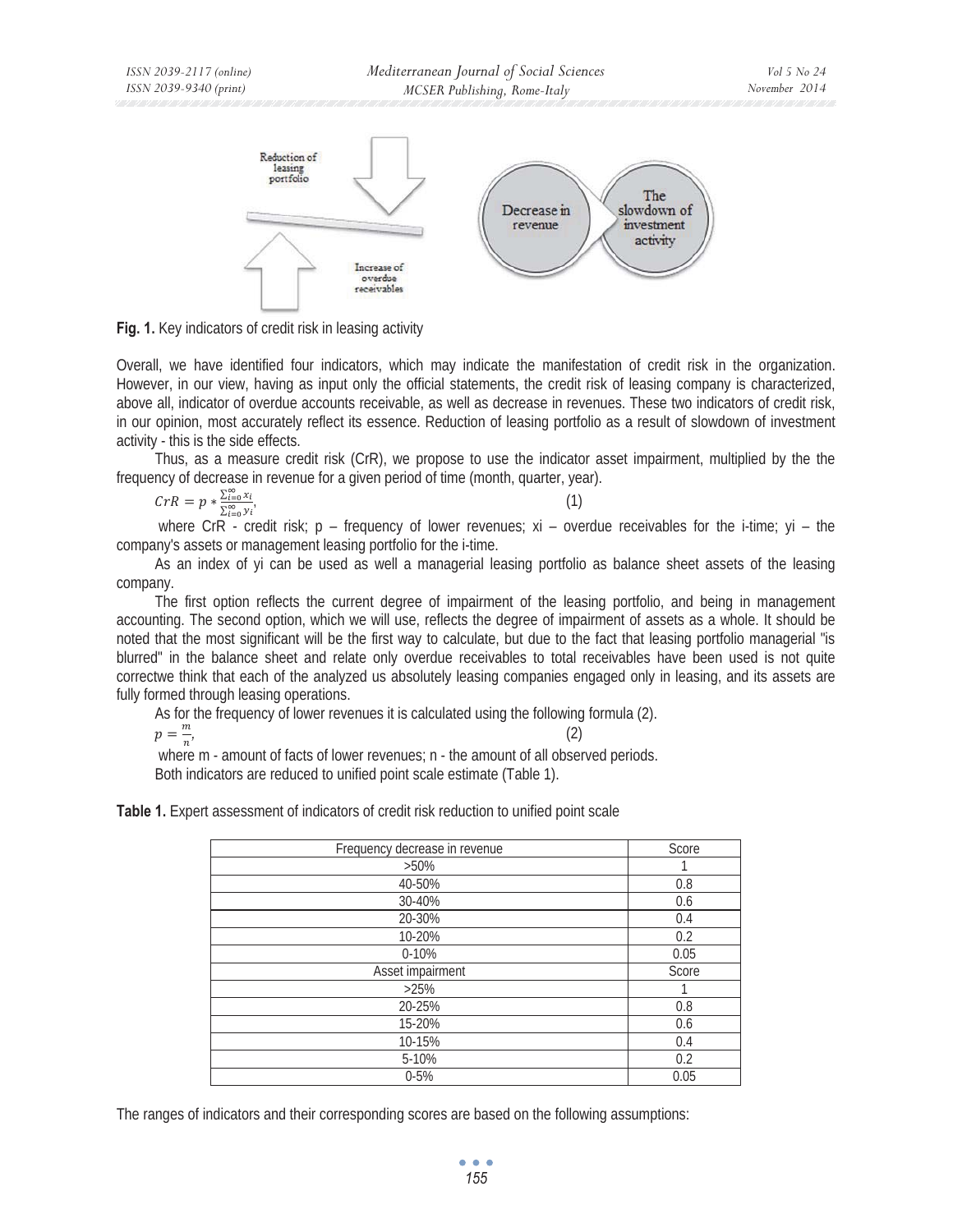- 1. If the frequency of lower revenues is more than 50% of study period, it becomes critical to the company, and therefore the weighting score is the maximum (1).
- 2. Further periods of lower revenues are divided into predetermined amount of ranges, each of which is given the score.
- 3. Likewise is constructed evaluation of the level of impairment assets.

Critical to the leasing company, we believe impairment of assets more than 25%.

Portfolio risk, in our view, tightly is associated with credit risk, as its detrimental effect is reduced eventually to receive large losses as a result of excessive concentration on any segment of the massive non-payment by the lessee.

Portfolio risk includes:

- − high concentration for one lessee (a group of lessees) or for one of the creditor;
- − high concentration for one sector of economy, with representatives of which were concluded the greatest number of leasing contracts;

− high concentration of one region in which the largest number of lessees (in value terms).

We propose to carry out assessment of portfolio risk using the following algorithm, based on the available data:

1. Because portfolio risk is closely related with the credit, then about the quality the portfolio management will indicate the degree of impairment. We know the current concentration on branch and the region at any given period, and the leasing company disclose the total overdue debt on the balance sheet. In this case, as a measure of the potential loss of portfolio risk can be used following formula (3).

$$
PotL = \frac{ID}{TA} * SC * \frac{SC}{TA'}
$$
 (3)

where PotL – potential losses; ID - impaired debt; TA - total assets; SC - sum of concentrations (by industry, region, on one of the lessee).

Then we must calculate their share in total assets for each of the analyzed period.

$$
PotL, \% = \frac{PotL}{TA}
$$

 $\frac{\partial t}{\partial t}$  (4) Next, expect itself portfolio risk, which represent as a percentage of weighted average impaired debt on specific industry, region, product, lessee.

 $PoR = \frac{\sum_{P}_{P} t L * P_{O} t L}{\sum_{P}_{P} t L},$  (5)

 As a result, is chosen parameter whose value is the maximum (if this is a region is taken portfolio risk in the region, if the industry, by the industry), and include it in the calculation of premium for liquidity risk.

 $PoR = max(PoR_{reg}, PoR_{tran}, PoR_{prod})$  (6)

The next risk influencing violation liquidity risk is the balance risk. Evaluation of the balance risk is most conveniently done using an estimate of the coefficient method.

For the calculation of the balance risk are invited to use the current ratio, as it is, in our view the most accurate for assessing the balance risk because it is based on the balance of current assets and liabilities.

A reflection of the balance risk from a statistical perspective is to reduce the frequency of the current liquidity ratio. However, the frequency only indicates some actual trend of deterioration. In addition, the method for estimating the coefficient implies certain restrictions (limits). Thus, in the global financial environment it is assumed that the current liquidity ratio must not fall below 1.5.

Thus, in the coefficient calculation of frequency reduction of current liquidity will only include values that satisfy the following conditions:

the current value must be less than the established standard;

the current value must be less than the previous value.

Therefore, we propose to calculate the balance sheet risk as the weighted average rate of change of the current ratio to the balance of the cash at the end of the reporting period

 $BR = \frac{\sum xy}{\sum x}$ 

൜

 $\frac{\sum xy}{\sum x'}$  (7) where  $x -$  cash balance at the end of the reporting period;

y – change of the current ratio, calculated by the next formula:

$$
\frac{CR_t < CR_n}{CR_t < CR_{t-1}} \Rightarrow \left| \frac{CR_t - CR_{t-1}}{CR_{t-1}} \right|,\tag{8}
$$

rge CRt – current ratio of the reporting period; CRn – normative value of the current ratio; CRt-1– current ratio for the previous period.

Since the condition is already included in the calculation only negative changes ( $CR_t < CR_{t-1}$ ), then the resulting change in the calculation of the balance risk take in modulus.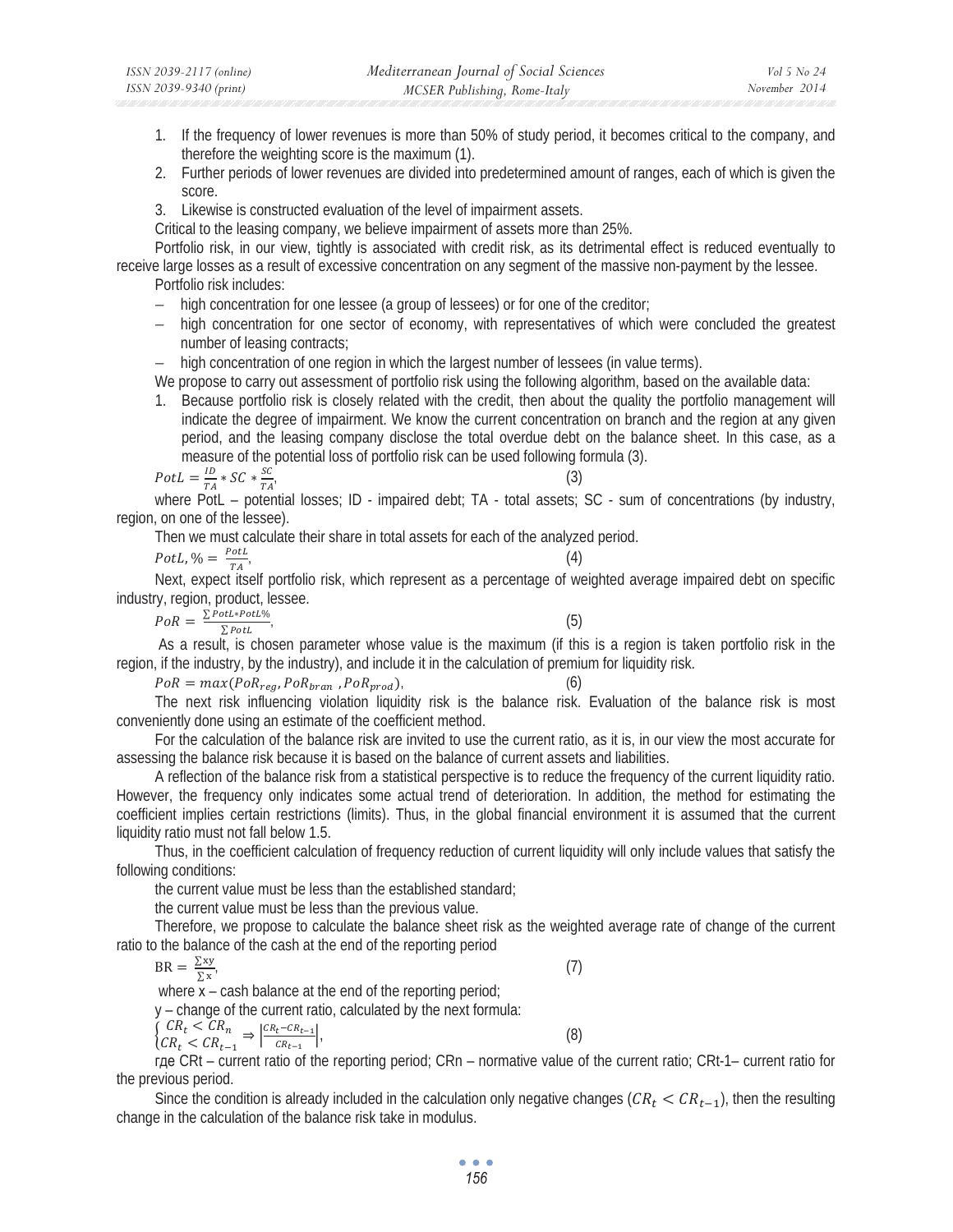| ISSN 2039-2117 (online) | Mediterranean Journal of Social Sciences | Vol 5 No 24   |
|-------------------------|------------------------------------------|---------------|
| ISSN 2039-9340 (print)  | MCSER Publishing, Rome-Italy             | November 2014 |

Another important kind of risk inherent in leasing activity, is a currency risk arising from the currency transactions. Currency transactions appear as at the conclusion of the currency lease agreements and currency loans upon receipt and signing of supply contracts with foreign partners. Currency risk management in many leasing companies is reduced to the so-called natural hedge, or, in other words, the establishment of payments under lease contracts associated with foreign currency loans in the currency of the loan. This method really allows us to transfer the primary foreign currency risk to the lessee. However, several features of accounting and reporting, as well as the established order of taxation exchange differences arising during the revaluation of assets and liabilities denominated in foreign currency are not allow to fully avoid the negative effects of sharp movements in exchange rates.

Currency risks may also arise if the leasing company had issued loans to other organizations in the currency, or the company has currency deposits, while the funds are received by it in rubles. Then the leasing company may use various methods to minimize currency risks from insurance to futures contracts.

Implementation of currency risk in this case will be received losses that in the financial statements may be seen in other operating income and expenses. In this case, the resulting loss of currency transactions is estimated as negative delta between revenues and expenses for the period related to foreign currency transactions.

 $\mathcal{C}u\mathcal{L} = \mathcal{C}u\mathcal{I} - \mathcal{C}u\mathcal{E}$ . (9)

where CuL - currency losses; CuI - currency income (positive currency revaluation); CuE - currency expenses (negative currency revaluation).

Currency loss negatively affects the operations, resulting in additional and usually unplanned removal of money from circulation. Therefore, in our opinion, the currency risk in this case should be calculated as the average value of the period

$$
CuR = \frac{\sum_{i=1}^{\infty} x_i w_i}{\sum_{i=1}^{\infty} x_i}
$$
 (10)  
where xi - is the net operating cash flow for the period of i-time: wi - the ratio of currency lo

cy loss to net operating cash flow for the i-time period.

In calculating the interest rate risk, we offer to follow recommendations of IFRS: so, under IFRS as indicators of the implementation of interest rate risk, the following indicators:

- EBITDA / debt service costs;
- EBITDA / interest expense.

In this case, we propose to consider it as the product of three weighted averages.

$$
IntR = \frac{\sum_{i=1}^{\infty} c_i a_i}{\sum_{i=1}^{\infty} c_i} \times \frac{\sum_{i=1}^{\infty} |E|_i |b|_i}{\sum_{i=1}^{\infty} |E|_i} \times \frac{\sum_{i=1}^{\infty} |E|_i |d|_i}{\sum_{i=1}^{\infty} |E|_i},
$$
\nwhere C - cost price for the i-period; a - the indicator is calculated by the following formula:  
\n
$$
a_i = \frac{|Int_i - Int_i|}{c_i},
$$
\n(12)

where IntI – interest income for the i-period; IntL – interest expense for the i-period; E (EBIT) - profit before tax, interest income and expense; d – score of 100%, if EBIT< 0 for the i-period.

b - the indicator is calculated by the following formula:

$$
b_i = \frac{int_i}{E_i}; Int L_i > E_i \Rightarrow b_i = 100\% \tag{13}
$$

While if interest expenses exceed the value EBIT, then  $b = 100\%$ .

In calculating the may be a situation when one of the calculated indices is equal to zero, and then according to the formula of our interest rate risk is zero. As in the case of currency risk, we believe that the interest rate risk for these companies a little, and then its value is taken as 0.01%.

Thus, when calculating the interest risk are taken by us the following conditions:

- − availability interest loss automatically implies a presence of interest risk, which manifests itself in the event that the interest expenses exceed the interest income, ie delta between them will be negative;
- − if EBIT is less than zero, ie, has a negative value, the presence of interest expense will increase loss, ie in this period, the maximum interest rate risk;
- − if the interest expenses exceed the value EBIT, it also means that there is interest rate risk.

The next risk factor related to the group financial risks - is the risk of impossibility attract bank funding. In constructing the cash flow model is often the case, when to serve its Leasing company will seek additional funding from the owners or producing cash infusion. The reasons for additional funding can serve a variety of factors, but one fact remains unchanged: the company a deficit of liquidity, which had to be closed. On this basis, we believe that the substitution of bank financing in cash from the owners may be subject to implementation risk of being unable of attracting bank funding.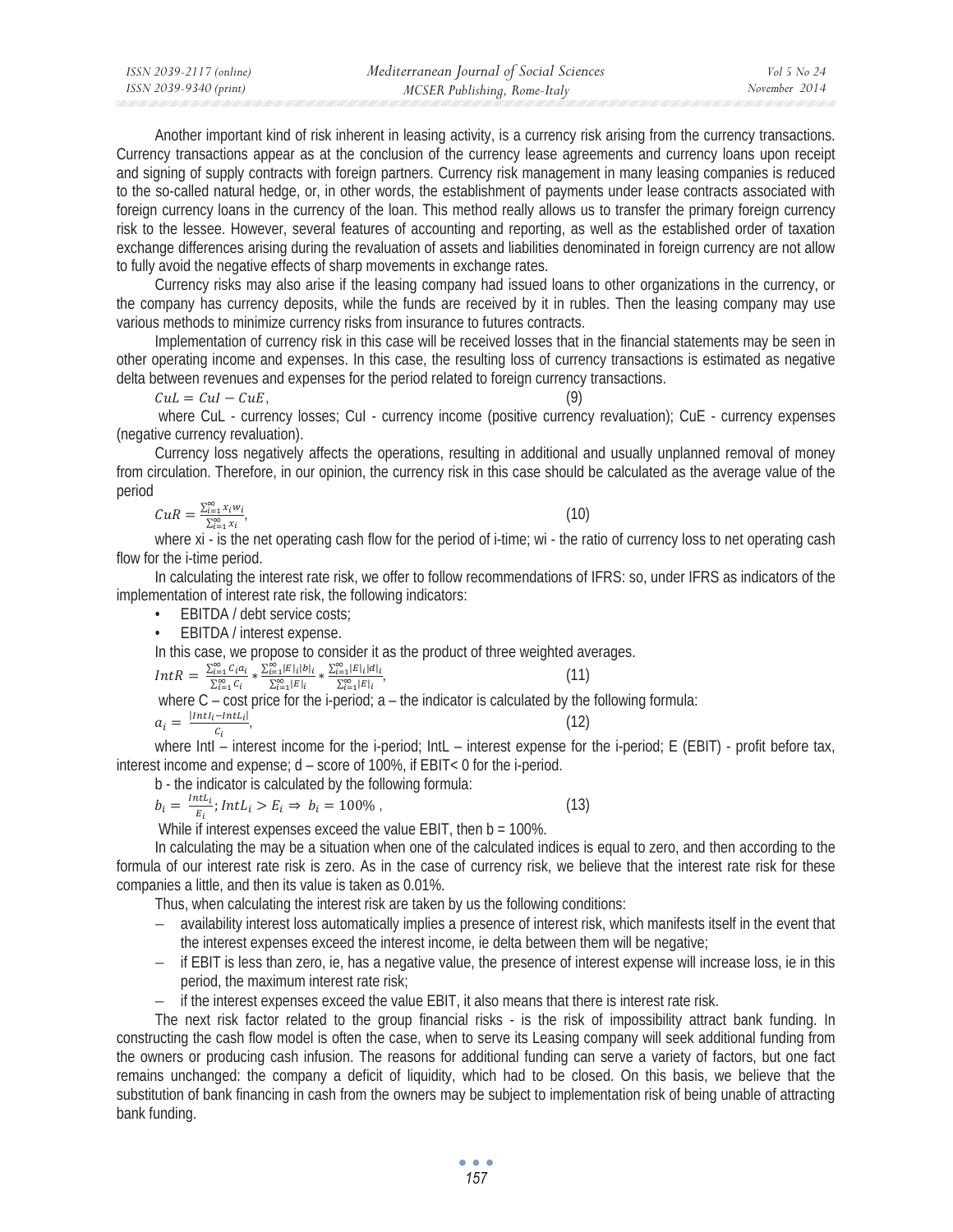| ISSN 2039-2117 (online) | Mediterranean Journal of Social Sciences | Vol 5 No 24   |
|-------------------------|------------------------------------------|---------------|
| ISSN 2039-9340 (print)  | MCSER Publishing, Rome-Italy             | November 2014 |

In our model, additional injections of cash flows to the leasing company are reflected in the financial cash flow under the article "Capital flows associated with the Inflow / Outflow of funds" and "Change in retained net earnings / accumulated deficit is not reflected in the movement of capital".

Then the calculation of the risk impossibility to attract bank funding we offer is as follows:

1. Calculate the total sum additional non-bank financing for the items "Capital flows associated with the Inflow / Outflow of funds" and "Change in undistributed net earnings / accumulated deficit is not reflected in the movement of capital" for each period under analysis.

$$
ANBF = OC_{cap} + OC_{ncap} \tag{14}
$$

where ANBF - additional non-bank financing; OCcap - owner cash in capital; OCncap - owner cash not reflected in the movement of capital.

2. Accept the condition that 50% of "infused" in the company amounts are based on the fact that leasing companies have any difficulty getting bank loans.

 $ANBF_{cor} = 50\% * ANBF$  (15)

- 
- 3. Next, we correlate additional funding to the net financing cash flows for each period of time. Sign of the net financial cash flow in this case does not matter, because we define the sensitivity of the net financial cash flow to cash flow from property owners.

 $S_{ANBFcor} = \frac{ANBF_{cor}}{|NFCF|}$ 

,  $(16)$ 

where SANBFcor - sensitivity of net financial cash flow to funds from the owners; NFCF - net financial cash flow.

Since the we do not really know whether is due entering of cash from the owners of difficulties with bank financing, then this indicator will always be limited to 50% abroad. In other words, we think that with the probability 50% was due to the infusion of additional problems with bank financing.

4. Additional funding from the owners should be directed to cover investment and operating expenses. This means that the risk of impossibility of attracting funding will be determined as the probable share of being unable to fund operating and investing activities. The sensitivity of net financial cash flow to the owners of the means in this case is a weighting factor to cover the net operating cash flow and investment.

$$
\begin{cases}\nZ = |(NICF_i + NOCF_i)| * S_{ANBFcor}, (NICF + NOCF) < 0 \\
Z = 0\n\end{cases} \tag{17}
$$

where Z – cover the cost of operating and investing activities at the expense of the owners; NICF – net investment cash flow for the i-period; NOCF - net operating cash flow for the i-period.

The sum of net investment and operating cash flow for the i-th period should be less than zero, because otherwise, additional funding was presumably caused by the need to repay loans.

5. In fact risk impossibility of attracting funding is calculated as a weighted average of the sum of net investment and net operating cash flow, adjusted by a factor SANBFcor in analyzed period.

$$
RIAF = \frac{\Sigma Z}{\Sigma |(NICF_i + NOCF_i) \cdot (NICF_i + NOCF_i) \cdot (18)}
$$

 In other words, the same percentage of funding from the owners of operating and investing activities for the whole period of time, we believe as a possible absence funding percentage of cash from banks. This percentage in the event of termination of "infusion" from will also be a measure of the possible occurrence of a liquidity deficit.

## **3. Conclusions**

In this article we tried to complete and expand the scientific results in the field of financial theory and risk-management for such economic categories as "liquidity" and "liquidity risk" by identifying risk-factors affecting on the change in the financial statements (balance sheet, income statement, statement of cash flows).

As we have identified, liquidity risk is a complicated structural risk changing under the influence of variety of conditions and factors, and its role in general system of financial risk management, and in the risk management system of leasing companies, today, in our opinion, undervalued . As a result, we can see deficit or excess surplus funds.

Thus, we have proposed risk assessment model and method of calculation of the liquidity risk premium allows you to comprehensively assess the impact of the most significant factors on the level of risk and cash flows of leasing companies. In addition, when calculating the premium for liquidity risk leasing companies can use their own methodology for assessing specific factors (eg, credit), which makes the procedure versatile enough for practical use.